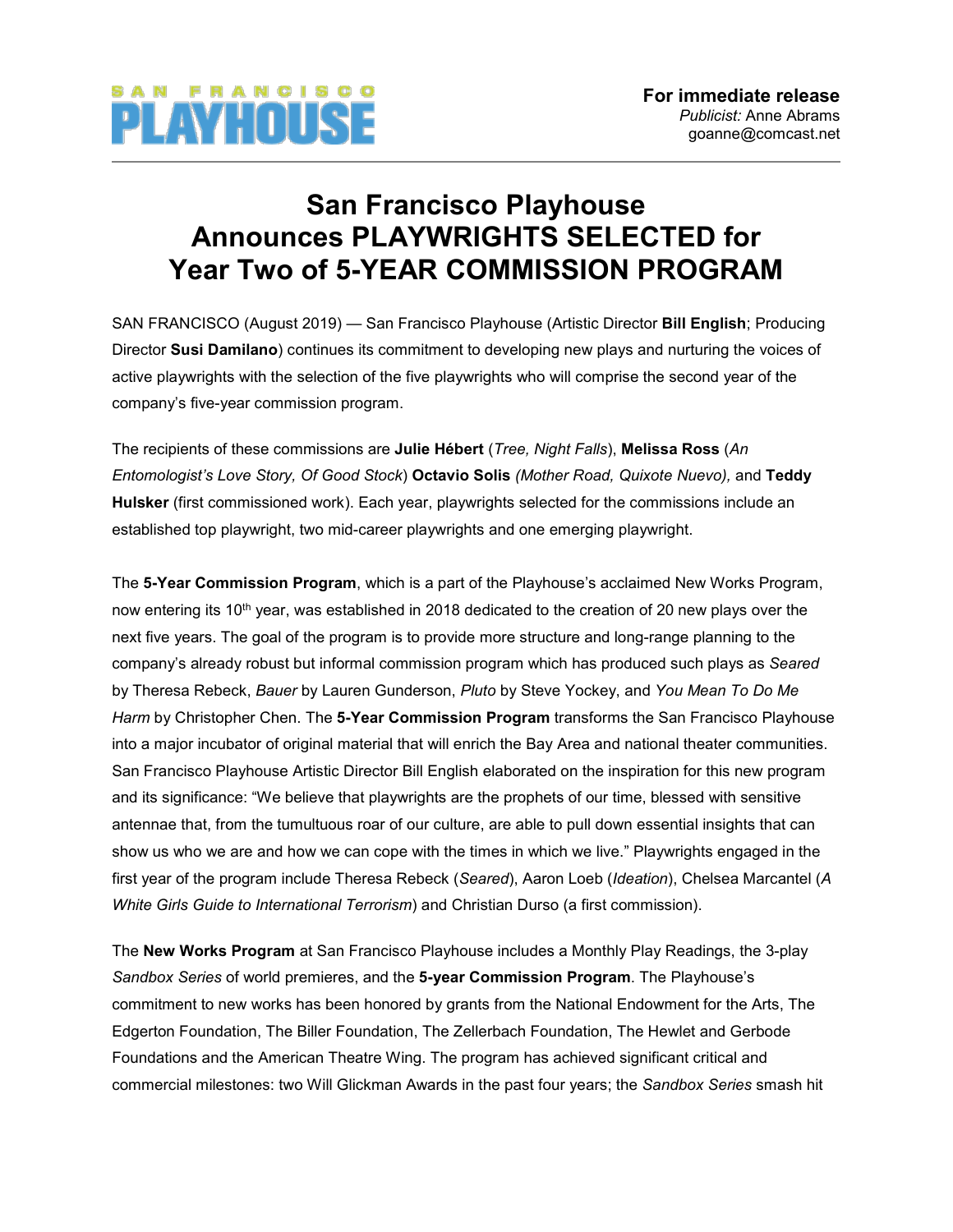#### **SAN FRANCISCO PLAYHOUSE 5-Year Commission Program**

*Ideation,* which recently completed a successful Off-Broadway engagement in New York City; and George Brant's *Grounded,* which went on to international acclaim after its Sandbox premiere.



**Julie Hébert** was born in south Louisiana where the Atchafalaya River and Bayou Teche flow into the Gulf of Mexico, the deepest of the deep south, a hundred miles from New Orleans. After getting a bachelor's degree from Nicholls State University in Thibodaux, Louisiana, Julie convinced her parents she would take a year off doing plays in San Francisco before coming back home to go to medical school. In California, Julie met Sam Shepard, Robert Woodruff and other fully dedicated theater artists and realized this was her calling. San Francisco became home as

Julie set off on a creative path, first directing then writing for the theater. The first play she directed was *Cowboy Mouth* by Sam Shepard and Patti Smith for the Eureka Theater Midnight Series. Since that long ago time Julie has directed dozens of new plays for some of the most daring theaters in the country including Steppenwolf, LaMaMa, the Magic Theater, Los Angeles Theater Center and many more. Julie wrote her first play, *True Beauties*, at Padua Hills Playwrights Festival, under the tutelage of the formidable Maria Irene Fornes. Julie directed the first production at the Magic Theater, where it was honored with the Best Play of the Year Award by the Bay Area Critics Circle. This recognition was another turning point: accepting writing as the central path of her life. Julie's plays have been produced across the country and honored many times, including with two PEN Awards for Drama. Her play *Tree* opened to stellar reviews and sold out houses at San Francisco Playhouse in 2015. Julie has written and directed for several hit television shows including "Nashville", "The Good Wife", "Boss", "Blue Bloods", "The West Wing", "ER", "Numb3rs" and most recently the Emmy Award-winning "American Crime", where she is an Executive Producer. Her television writing has been honored with a Prism Award and an Environmental Media Award from the Norman Lear Center



**Melissa Ross** is a graduate of the Lila Acheson Wallace Playwriting Program at The Juilliard School, a two-time winner of the Le Comte de Nouy Prize, and a proud member of both the Dorothy Strelsin New American Writers Group at Primary Stages and Labyrinth Theater Company. Plays include *Thinner Than Water, You Are Here, Do Something Pretty, The Allies, Nice Girl, Of Good Stock,* and *An Entomologist's Love Story. Thinner Than Water* and *Nice Girl* were both originally produced by Labyrinth Theater Company. *Thinner Than Water* is

included in the anthology "New Playwrights: Best Plays of 2011" by Smith and Kraus. *Of Good Stock* received its world premiere at South Coast Repertory as a part of the Pacific Playwrights Festival, followed by a production at Manhattan Theater Club. *A Life Extra Ordinary* was a part of the 2015/2016 season at The Gift Theatre in Chicago. Melissa has had readings and workshops with The Amoralists,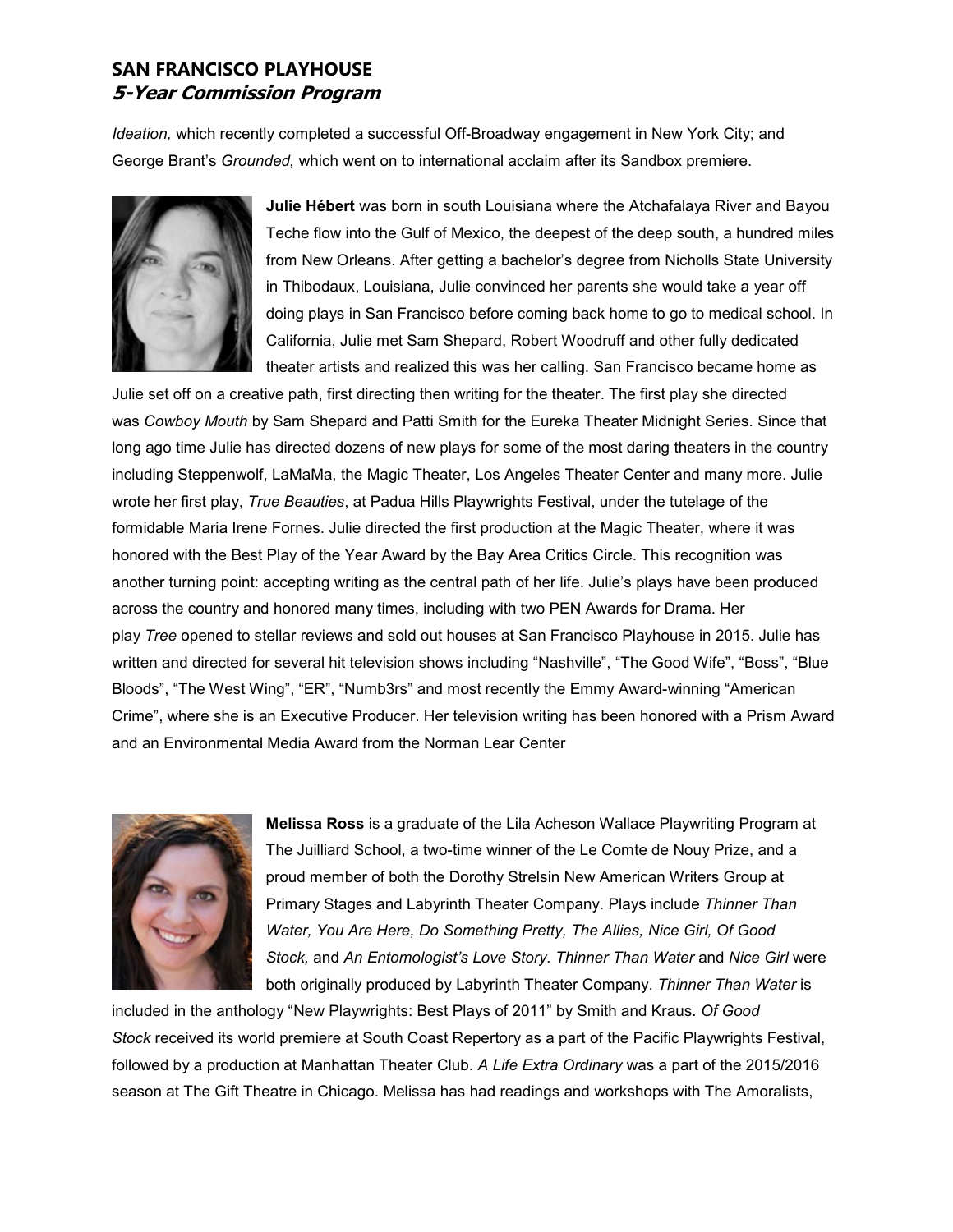#### **SAN FRANCISCO PLAYHOUSE 5-Year Commission Program**

The Cherry Lane Theater, Colt Coeur, Dorset Theater Festival, Iama Theater Company, The Juilliard School, Labyrinth Theater Company, LCT3, Manhattan Theater Club, Montana Rep, New York Stage and Film, The New Group, South Coast Repertory, Rattlestick Playwrights Theater, and the TheatreWorks Palo Alto New Works Festival. She is currently working on additional commissions from South Coast Repertory and Manhattan Theater Club.



**Octavio Solis** is a playwright and director whose works include *Mother Road*, *Quixote Nuevo*, *Hole in the Sky*, *Alicia's Miracle*, *Se Llama Cristina*, John Steinbeck's *The Pastures of Heaven*, *Ghosts of the River*, *Quixote*, *Lydia*, *June in a Box*, *Lethe*, *Marfa Lights*, *Gibraltar*, *The Ballad of Pancho and Lucy*, *The 7 Visions of Encarnación*, *Bethlehem*, *Dreamlandia*, *El Otro*, *Man of the Flesh*, *Prospect*, *El Paso Blue*, *Santos & Santos*, and *La Posada Mágica* which have been mounted at the California Shakespeare Theatre, Mark Taper Forum, Yale Repertory Theatre,

the Oregon Shakespeare Festival, the Denver Center for the Performing Arts, the Dallas Theater Center, the Magic Theatre, Intersection for the Arts, South Coast Repertory Theatre, the San Diego Repertory Theatre, the San Jose Repertory Theatre, Shadowlight Productions, the Venture Theatre in Philadelphia, Latino Chicago Theatre Company, Boston Court and Kitchen Dog Theatre, the New York Summer Play Festival, Teatro Vista in Chicago, El Teatro Campesino, the Undermain Theatre in Dallas, Thick Description, Campo Santo, the Imua Theatre Company in New York, and Cornerstone Theatre. His collaborative works include *Cloudlands*, with Music by Adam Gwon, *Burning Dreams*, cowritten with Julie Hébert and Gina Leishman and *Shiner*, written with Erik Ehn. Solis has received an NEA 1995-97 Playwriting Fellowship, the Roger L. Stevens award from the Kennedy Center, the Will Glickman Playwright Award, a production grant from the Kennedy Center Fund for New American Plays, the 1998 TCG/NEA Theatre Artists in Residence Grant, the 1998 McKnight Fellowship grant from the Playwrights Center in Minneapolis, and the National Latino Playwriting Award for 2003. He is the recipient of the 2000-2001 National Theatre Artists Residency Grant from TCG and the Pew Charitable Trust, the United States Artists Fellowship for 2011 and the 2104 Pen Center USA Award for Drama. Solis is a Thornton Wilder Fellow for the MacDowell Colony, New Dramatists alum and member of the Dramatists Guild. In addition to his commission from San Francisco Playhouse, he is working on commissions for the Arena Stage and South Coast Repertory Theatre.